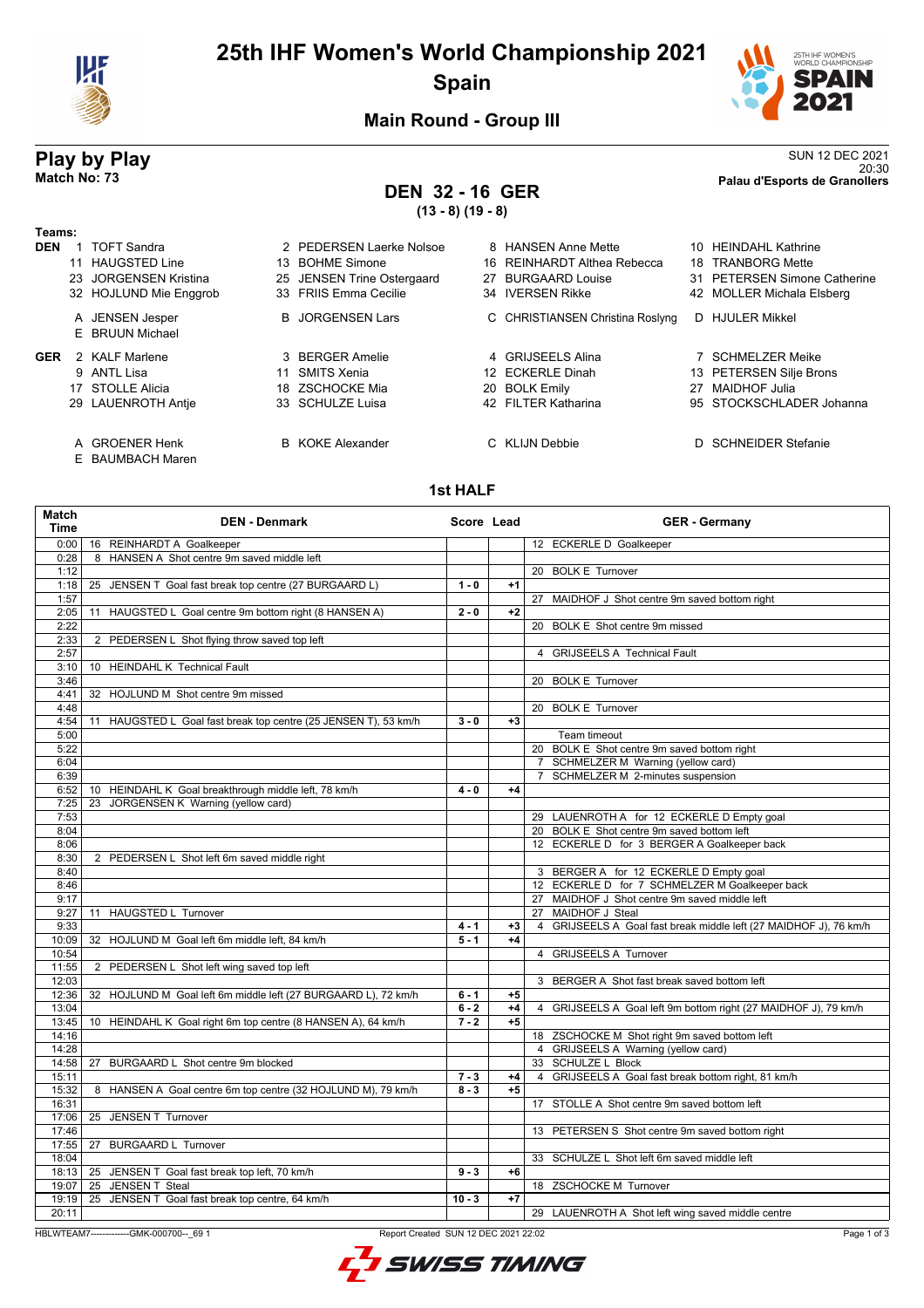

## **25th IHF Women's World Championship 2021 Spain**



### **Main Round - Group III**

**Play by Play**<br>Match No: 73<br>Palau d'Esports de Granollers 20:30 **Match No: 73 Palau d'Esports de Granollers**

#### **DEN 32 - 16 GER (13 - 8) (19 - 8)**

#### **1st HALF**

| Match<br><b>Time</b> | <b>DEN - Denmark</b>                                                 | Score Lead |      | <b>GER</b> - Germany                                              |
|----------------------|----------------------------------------------------------------------|------------|------|-------------------------------------------------------------------|
| 20:41                | 2 PEDERSEN L Turnover                                                |            |      |                                                                   |
| 21:28                |                                                                      |            |      | 18 ZSCHOCKE M Shot centre 9m saved bottom right                   |
| 22:33                | 23 JORGENSEN K Shot right 9m blocked                                 |            |      | 18 ZSCHOCKE M Block                                               |
| 22:55                | JENSEN T Shot right wing saved middle centre<br>25                   |            |      |                                                                   |
| 23:03                |                                                                      | $10 - 4$   | $+6$ | 17 STOLLE A Goal fast break top right (4 GRIJSEELS A), 67 km/h    |
| 23:15                | 23 JORGENSEN K Turnover                                              |            |      |                                                                   |
| 23:19                |                                                                      |            |      | 4 GRIJSEELS A Shot fast break saved middle right                  |
| 24:02                | 18 TRANBORG M Goal right 9m middle right (34 IVERSEN R), 88 km/h     | $11 - 4$   | $+7$ |                                                                   |
| 24:13                |                                                                      | $11 - 5$   | $+6$ | 18 ZSCHOCKE M Goal left 6m top right (4 GRIJSEELS A), 55 km/h     |
| 24:45                |                                                                      |            |      | 4 GRIJSEELS A 2-minutes suspension                                |
| 25:11                | 34 IVERSEN R 7m received                                             |            |      | 18 ZSCHOCKE M 7m caused                                           |
| 25:11                |                                                                      |            |      | 18 ZSCHOCKE M Disqualification (red card-direct)                  |
| 25:11                | 31 PETERSEN S Goal Penalty shot middle right (34 IVERSEN R), 79 km/h | $12 - 5$   | $+7$ |                                                                   |
| 25:29                |                                                                      |            |      | 13 PETERSEN S for 12 ECKERLE D Empty goal                         |
| 26:16                |                                                                      |            |      | 12 ECKERLE D for 2 KALF M Goalkeeper back                         |
| 26:16                | 33 FRIIS E 7m caused                                                 |            |      | 17 STOLLE A 7m received                                           |
| 26:16                |                                                                      | $12 - 6$   | $+6$ | 27 MAIDHOF J Goal Penalty shot bottom left (17 STOLLE A), 78 km/h |
| 26:51                | 33 FRIIS E Shot left 6m saved top right                              |            |      |                                                                   |
| 27:12                |                                                                      |            |      | 17 STOLLE A for 12 ECKERLE D Empty goal                           |
| 27:46                |                                                                      |            |      | 20 BOLK E Shot centre 9m missed                                   |
| 28:00                | 25 JENSEN T Shot right wing post                                     |            |      |                                                                   |
| 28:03                |                                                                      |            |      | 12 ECKERLE D for 18 ZSCHOCKE M Goalkeeper back                    |
| 28:32                | <b>HAUGSTED L Block</b><br>11                                        |            |      | 17 STOLLE A Shot centre 9m blocked                                |
| 28:59                | JORGENSEN K Goal right 6m top right, 66 km/h<br>23                   | $13 - 6$   | $+7$ |                                                                   |
| 29:12                |                                                                      | $13 - 7$   | $+6$ | 29 LAUENROTH A Goal left wing top right (20 BOLK E), 54 km/h      |
| 29:36                | Team timeout                                                         |            |      |                                                                   |
| 29:41                | 8 HANSEN A for 16 REINHARDT A Empty goal                             |            |      |                                                                   |
| 29:51                | 8 HANSEN A Turnover                                                  |            |      | 2 KALF M Steal                                                    |
| 29:58                |                                                                      | $13 - 8$   | $+5$ | 17 STOLLE A Goal empty goal middle centre, 81 km/h                |
| 30:00                | 16 REINHARDT A for 23 JORGENSEN K Goalkeeper back                    |            |      |                                                                   |

#### **2nd HALF**

| <b>Match</b><br><b>Time</b> | <b>DEN - Denmark</b>                                                             | Score Lead |       | <b>GER</b> - Germany                                                    |
|-----------------------------|----------------------------------------------------------------------------------|------------|-------|-------------------------------------------------------------------------|
| 30:00                       | 16 REINHARDT A Goalkeeper                                                        |            |       | 12 ECKERLE D Goalkeeper                                                 |
| 30:40                       |                                                                                  |            |       | 17 STOLLE A Technical Fault                                             |
| 31:39                       | 32 HOJLUND M Goal left 6m top left (8 HANSEN A)                                  | $14 - 8$   | $+6$  |                                                                         |
| 32:19                       |                                                                                  |            |       | 2 KALF M Shot right wing saved top right                                |
| 32:54                       | 32 HOJLUND M Goal left 9m top left                                               | $15 - 8$   | $+7$  |                                                                         |
| 33:07                       |                                                                                  |            |       | 17 STOLLE A Shot centre 9m post                                         |
| 33:29                       |                                                                                  | $15 - 9$   | $+6$  | 2 KALF M Goal right wing bottom right (20 BOLK E)                       |
| 34:16                       | 25 JENSEN T Goal right wing top centre (27 BURGAARD L)                           | $16 - 9$   | $+7$  |                                                                         |
| 34:29                       |                                                                                  |            |       | 29 LAUENROTH A Turnover                                                 |
| 34:42                       | 11 HAUGSTED L Goal fast break bottom left (8 HANSEN A), 78 km/h                  | $17 - 9$   | $+8$  |                                                                         |
| 35:35                       |                                                                                  |            |       | 20 BOLK E Shot centre 9m saved bottom centre                            |
| 36:23                       | 32 HOJLUND M Goal centre 6m middle left (8 HANSEN A)                             | $18 - 9$   | +9    |                                                                         |
| 36:40                       | 11 HAUGSTED L Steal                                                              |            |       | 13 PETERSEN S Turnover                                                  |
| 36:50                       | 11 HAUGSTED L Goal fast break bottom centre (8 HANSEN A)                         | $19 - 9$   | $+10$ |                                                                         |
| 37:05                       |                                                                                  |            |       | 42 FILTER K for 12 ECKERLE D Goalkeeper Substitution                    |
| 37:19                       | 11 HAUGSTED L 7m caused                                                          |            |       | 7 SCHMELZER M 7m received                                               |
| 37:19                       | HAUGSTED L 2-minutes suspension<br>11                                            |            |       |                                                                         |
| 37:19                       | TOFT S for 16 REINHARDT A Goalkeeper Substitution<br>$\overline{1}$              |            |       |                                                                         |
| 37:19                       |                                                                                  | $19 - 10$  | +9    | GRIJSEELS A Goal Penalty shot bottom left (7 SCHMELZER M), 81 km/h<br>4 |
| 37:45                       | 32 HOJLUND M for 1 TOFT S Empty goal                                             |            |       |                                                                         |
| 38:31                       | 16 REINHARDT A for 13 BOHME S Goalkeeper back                                    |            |       |                                                                         |
| 38:41                       | 8 HANSEN A Shot centre 9m blocked                                                |            |       | 11 SMITS X Block                                                        |
| 38:46                       |                                                                                  | $19 - 11$  | $+8$  | 2 KALF M Goal fast break top right (4 GRIJSEELS A), 82 km/h             |
| 38:59                       | 13 BOHME S for 16 REINHARDT A Empty goal                                         |            |       |                                                                         |
| 39:22                       | 16 REINHARDT A for 11 HAUGSTED L Goalkeeper back                                 |            |       |                                                                         |
| 39:50                       | BURGAARD L Goal breakthrough middle left<br>27                                   | $20 - 11$  | $+9$  |                                                                         |
| 40:42                       | <b>HAUGSTED L Steal</b><br>11                                                    |            |       | 11 SMITS X Turnover                                                     |
| 41:13                       | 8 HANSEN A Shot centre 9m post                                                   |            |       |                                                                         |
| 41:20                       |                                                                                  |            |       | 2 KALF M Shot right wing saved middle right                             |
| 42:36                       | 10 HEINDAHL K Goal left 6m middle left (23 JORGENSEN K)                          | $21 - 11$  | $+10$ |                                                                         |
| 43:17                       |                                                                                  |            |       | 4 GRIJSEELS A Shot left 9m saved bottom right                           |
| 44:09                       | JORGENSEN K Shot centre 9m missed<br>23                                          |            |       |                                                                         |
| 44:24                       |                                                                                  |            |       | 95 STOCKSCHLADER J Shot left wing saved middle left                     |
| 44:34                       | 23 JORGENSEN K Goal centre 6m bottom left (8 HANSEN A)                           | $22 - 11$  | $+11$ |                                                                         |
|                             | HBLWTEAM7--------------GMK-000700-- 69 1<br>Report Created SUN 12 DEC 2021 22:02 |            |       | Page 2 of 3                                                             |